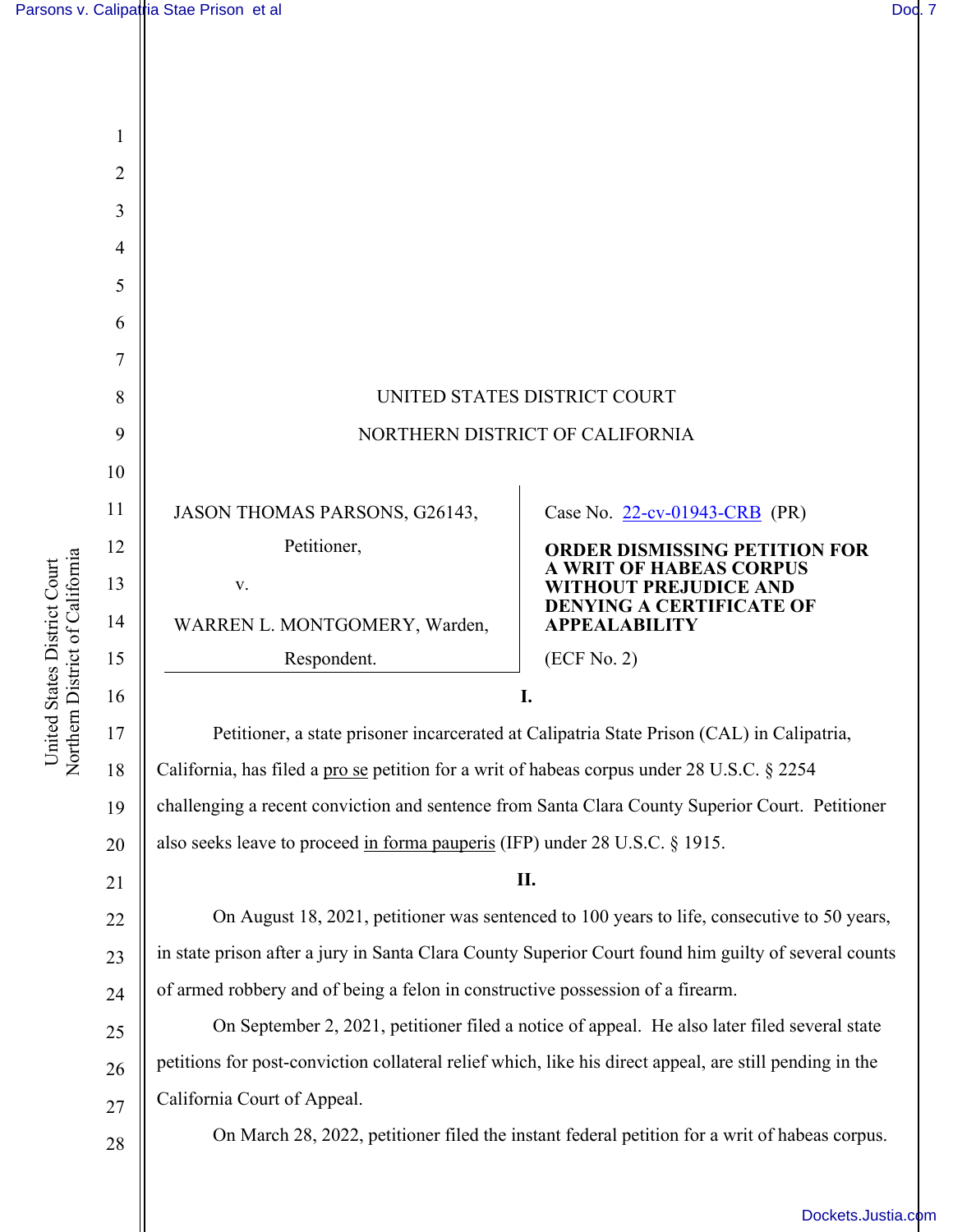Northern District of California United States District Court United States District Court Northern District of Californi

14

15

16

17

18

19

20

21

22

23

24

25

26

27

1

2 3 4 5 6 7 8 9 10 11 12 13 In Younger v. Harris, the Supreme Court held that federal courts should abstain from staying or enjoining pending state criminal prosecutions absent extraordinary circumstances. 401 U.S. 37, 45 (1971). The Ninth Circuit subsequently held that, as a logical implication of the abstention doctrine announced in Younger, a district court should abstain from entertaining a federal habeas petition "until after the jury comes in, judgment has been appealed from and the case concluded in the state courts." Drury v. Cox, 457 F.2d 764, 764-65 (9th Cir. 1972). The Supreme since has made clear that the rationale of Younger abstention applies throughout appellate proceedings, requiring that state appellate review of a state court judgment be exhausted before federal court intervention is permitted. See Huffman v. Pursue, Ltd., 420 U.S. 592, 607-11 (1975). Absent extraordinary circumstances, a district court therefore "may not adjudicate a federal habeas petition while a petitioner's direct state appeal is pending." Henderson v. Johnson, 710 F.3d 872, 974 (9th Cir. 2013) (citation omitted).

Younger abstention may not be appropriate in cases of proven harassment or bad faith prosecutions undertaken by state officials without hope of obtaining a valid conviction or in other special circumstances where danger of irreparable injury is both great and immediate. See Bean v. Mateucci, 986 F.3d 1128, 1133 (9th Cir. 2021). But petitioner makes no indication much less showing of special circumstances warranting federal intervention in the ongoing state appellate review of his state court criminal conviction. Petitioner's assertion that the state courts are taking too long to address his claims does not compel a different conclusion. After all, petitioner's direct appeal has been pending in the California Court of Appeal for barely eight months. Cf. Page v. King, 932 F.3d 898, 902 (9th Cir. 2019) (delay may constitute extraordinary circumstance where state court delay is extreme and there is no end in sight to the state court proceedings).

## **IV.**

 For the foregoing reasons, the petition for a writ of habeas corpus under § 2254 is DISMISSED without prejudice to refiling after state criminal proceedings, including appeal, are completed. And pursuant to Rule 11 of the Rules Governing Section 2254 Cases, a certificate of appealability (COA) under 28 U.S.C. § 2253(c) is DENIED because it cannot be said that that

28

2